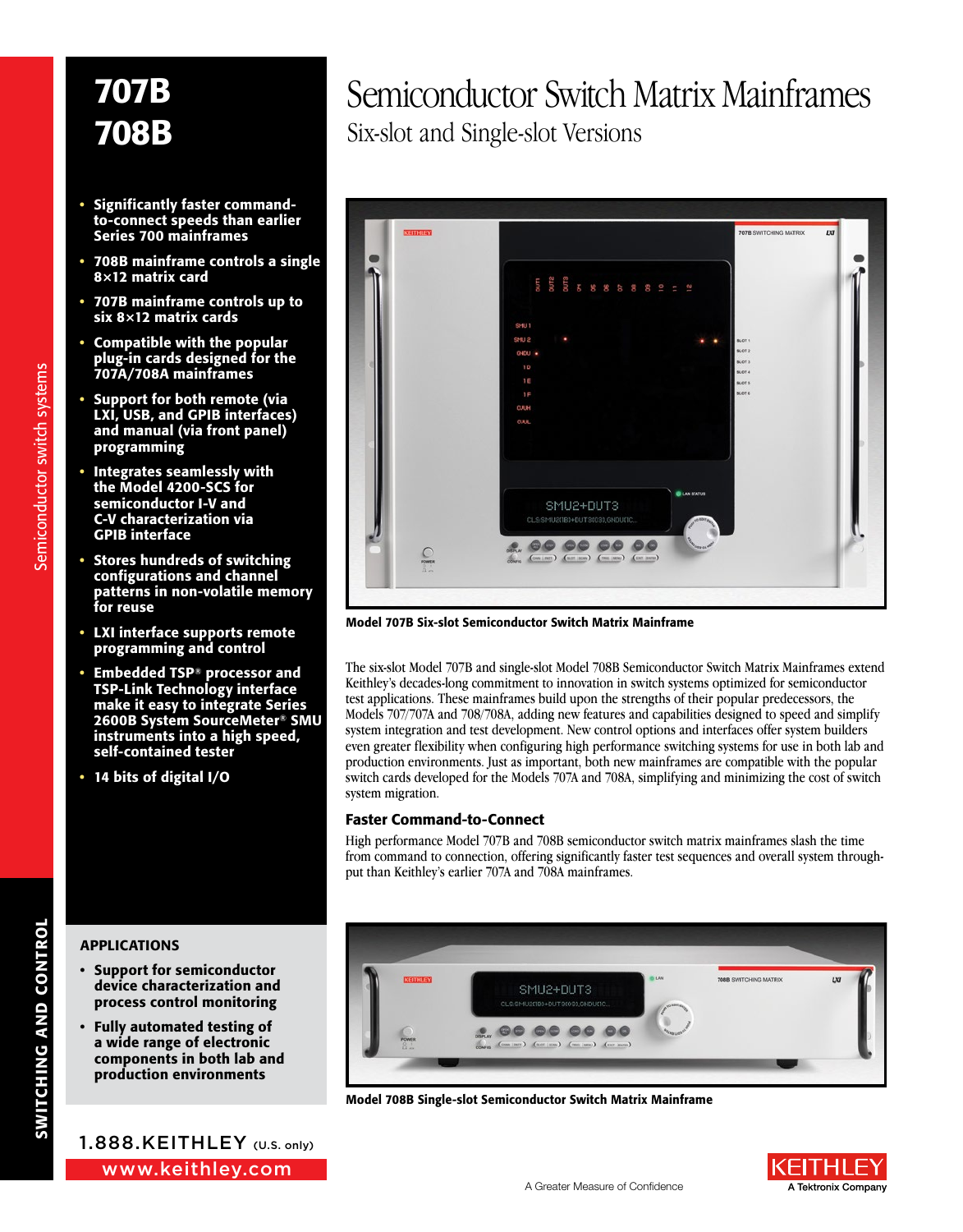### Ordering Information

| 707B | <b>Six-slot semiconductor</b><br>switch mainframe |
|------|---------------------------------------------------|
| 708B | Single-slot<br>semiconductor                      |
|      | switch mainframe                                  |

Extended warranty, service, and calibration contracts are available.

### Accessories Supplied

**Product Information CD-ROM:** Product Information CD Quick Start Guide Switching and Control Product Information CD Test Script Builder User Suite CD

CA-180-4A: CAT 5 Ethernet Crossover Cable, 1m (3.3 ft) CA-179-2A: CAT 5 Ethernet Cable, 3m (10 ft) CO-7: Line Cord Rear Fixed Rack Mount Hardware (707B only)

### **ACCESSORIES AVAILABLE**

| CA-126-7A         | 25-pin Female Digital I/O to 25-pin Male Cable, |  |  |
|-------------------|-------------------------------------------------|--|--|
|                   | 3m(10 ft)                                       |  |  |
| <b>2600-TLINK</b> | Digital I/O to Trigger Link Cable, 1m (3.3 ft)  |  |  |
| 4299-6            | Universal Full Rack Mount Kit (for Model 708B)  |  |  |
| 7007-1            | Double-shielded GPIB Cable, 1m (3.3 ft)         |  |  |
| 7007-2            | Double-shielded GPIB Cable, 2m (6.6 ft)         |  |  |
| 7072              | Semiconductor Matrix Card                       |  |  |
| 7072-HV           | High Voltage Semiconductor Matrix Card          |  |  |
| 7072-TRT          | <b>Triax Fastening Tool</b>                     |  |  |
| 7079              | Rear Slide Rack Mount Kit (for Model 707B)      |  |  |
| 7173-50           | High Frequency, 2-pole, 4×12 Matrix Card        |  |  |
| 7174A             | Low Current Matrix Card                         |  |  |
|                   |                                                 |  |  |

#### **SOFTWARE**

IVI-COM and IVI-C Driver for C#, VB.NET, Visual C++, VB6, and LabWindows/CVI LabVIEW® Driver Example TSP® Scripts Test Script Builder

### SERVICES AVAILABLE

| 707B-3Y-EW | 1-year Factory Warranty Extended to 3 Years<br>from date of shipment |
|------------|----------------------------------------------------------------------|
| 707B-5Y-EW | 1-year Factory Warranty Extended to 5 Years<br>from date of shipment |
| 708B-3Y-EW | 1-year Factory Warranty Extended to 3 Years<br>from date of shipment |
| 708B-5Y-EW | 1-year Factory Warranty Extended to 5 Years<br>from date of shipment |

www.keithley.com 1.888.KEITHLEY (U.S. only)



### Optimized for Easy Integration with Existing Test Systems

To minimize migration issues for current users of Model 707A and 708A mainframes, the Model 707B and 708B are designed for command emulation with Models 707A and 708A. The 707B and 708B also support the popular switch matrix cards developed for the Model 707A and 708A, so there's no need to purchase new cards to take advantage of the new mainframes:

- **• Model 7174A Low Current Matrix Card:** This 8×12 card is designed for semiconductor research, development, and production applications that demand high quality switching of I-V and C-V signals. Its low leakage and minimal dielectric absorption ensure that key device measurements can be performed many times faster than with earlier switching technologies. Its superior low current performance makes it ideal for use with both Models 2635B and 2636B System SourceMeter® SMU Instruments for adding high speed I-V source and measurement capabilities and for accessing the I-V and C-V measurement capabilities of the Model 4200-SCS Parameter Analyzer.
- **• Model 7072 Semiconductor Matrix Card:** This 8×12 switch supports the low level and high impedance measurements encountered in semiconductor parametric tests on wafers and devices. It provides two low current paths with just 1pA maximum offset current for sensitive sub-picoamp measurements, and two other paths optimized for measuring C-V characteristics from DC to 1MHz. Four more high quality signal paths with <20pA offset current provide for general-purpose signal switching up to 100nA or 200V.
- **• Model 7072-HV High Voltage Semiconductor Matrix Card:** Like the Model 7072, the 7072-HV is designed to handle low level, high voltage, and high impedance signals. It provides two signal paths capable of switching 1300V with less than 1pA of offset current, so it's ideal for switching the high voltage signals encountered in breakdown measurements or oxide integrity testing. Two paths are optimized for C-V measurements from DC to 1MHz or for switching low currents with a common ground. Four additional high quality signal paths with less than 20pA offset current provide for signal switching to 200V.
- **• Model 7173-50 High Frequency, 2-pole, 4×12** Matrix Card: The Model 7173-50 provides 200MHz bandwidth and a rise time of <2ns. Offset voltage is  $\leq$ 15 $\mu$ V per crosspoint, and offset current is  $\leq$ 200pA. Its combined AC and DC capabilities make it ideal for mixed-signal applications, such as testing ADCs or DACs, which involve measuring both digital and analog signals.

For additional details and specifications on these cards, refer to their individual data sheets, available on *www.keithley.com*. A Keithley applications engineer or representative can help you choose the most appropriate card or cards for a specific application.









Semiconductor switch systems Semiconductor switch systems

SWITCHING AND CONTROL

SWITCHING AND CONTROI

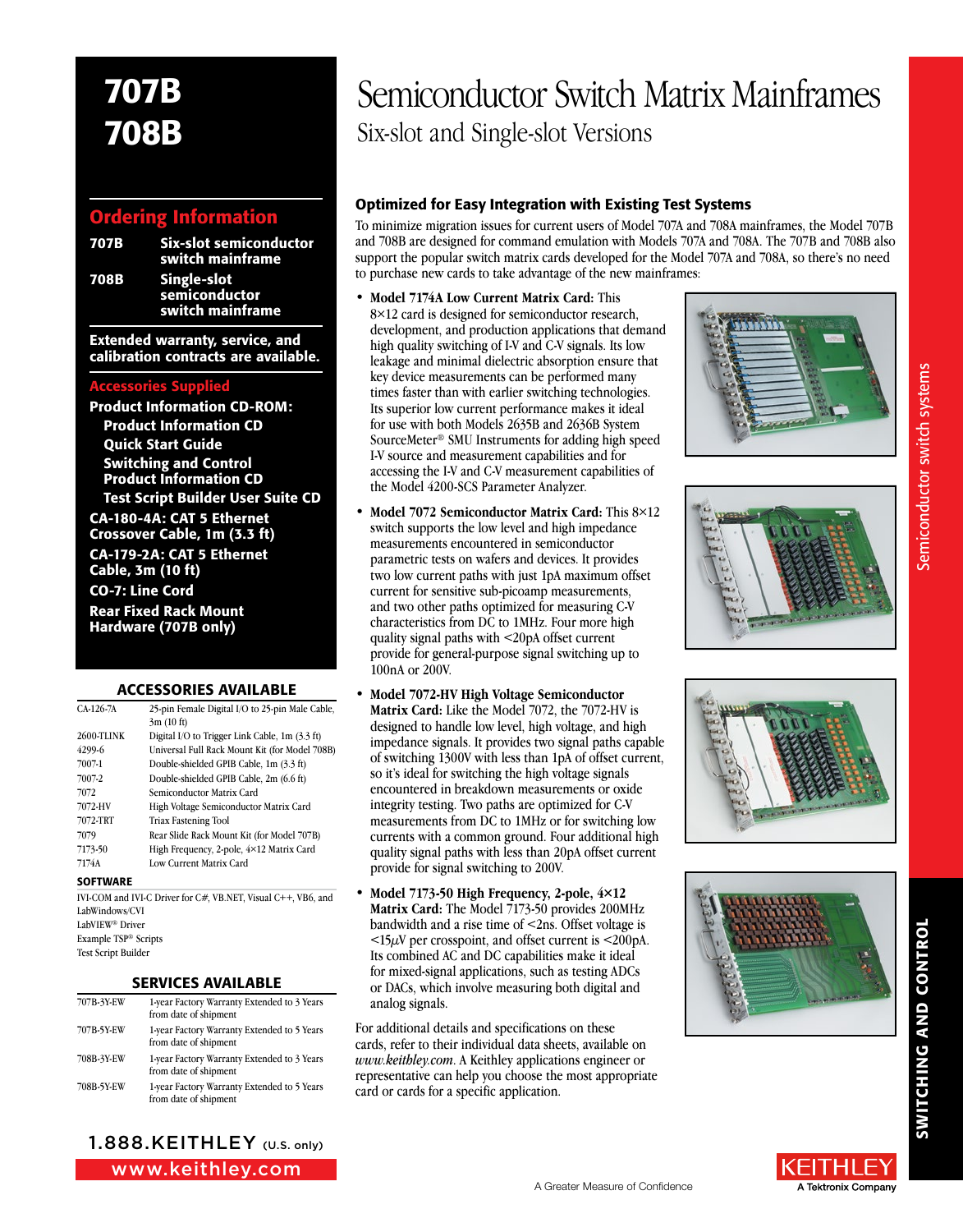### Semiconductor Switch Matrix Mainframes Six-slot and Single-slot Versions

In addition, the Models 707B and 708B offer a number of features to ensure their compatibility with Keithley instrumentation already at work in labs and on test floors around the world. For example, these semiconductor switch matrix mainframes are compatible with the Model 4200-SCS semiconductor Parameter Analyzer's existing matrix driver and GPIB interface, which allows them to become drop-in switch matrix replacements for many applications. The new mainframes also provide electrical performance that correlates closely with that of the Model 707A and Model 7174A switch card, the previous industry-standard switching solution.

### Suited for Both Lab and Fab

Like their predecessors, the Models 707B/708B are specifically designed for the requirements of both semiconductor lab and production test environments, delivering ultra low current switching performance using standard triax connectors and cables. For automating smaller test systems with a limited number of pins and instruments, the Model 708B supports a single switch card with up to 8 rows and 12 columns (8×12). For applications requiring higher switch counts, the Model 707B can accommodate up to six 8×12 cards, which can be connected via an internal backplane or jumpers to form larger matrices. Both mainframes also support mixed signal switching for both DC and RF (up to 200MHz) signals.

### Choice of Manual Operation or Remote Programming

Both mainframes offer a variety of manual operation and remote programming functions via either the front panel controls or a choice of interfaces. For example, for manual operation, such as when experimenting with a new switching configuration, the updated front panel interface allows labeling switch card rows (instruments) and columns (pins) alphanumerically, which simplifies keeping track of what's connected to each crosspoint. An LED crosspoint display makes it easy to identify whether a specific channel is open or closed, as well as to determine which slots are occupied and which cards are currently in use. A two-line display shows both error messages and user-defined messages, and displays control menus and open/ closed channel messages.

An intuitive navigation/control knob allows scrolling through and opening/closing channels. Key pad controls support scrolling through menus, changing host interface settings, saving and restoring instrument setups, and loading and running factory and user-defined test scripts, etc.

Test system integrators can choose from several instrument communication interfaces and tools for remote programming and control of the Model 707B or 708B:

• TSP-Link Technology is a high speed system expansion and coordination interface that simplifies linking instruments and switches for faster inter-unit communication and control. It provides a high speed, low



The Models 707B and 708B include a built-in Web interface that offers a quick and easy method to control the instrument remotely. Interactive schematics of each card in the mainframe support point-and-click control for opening and closing switches.



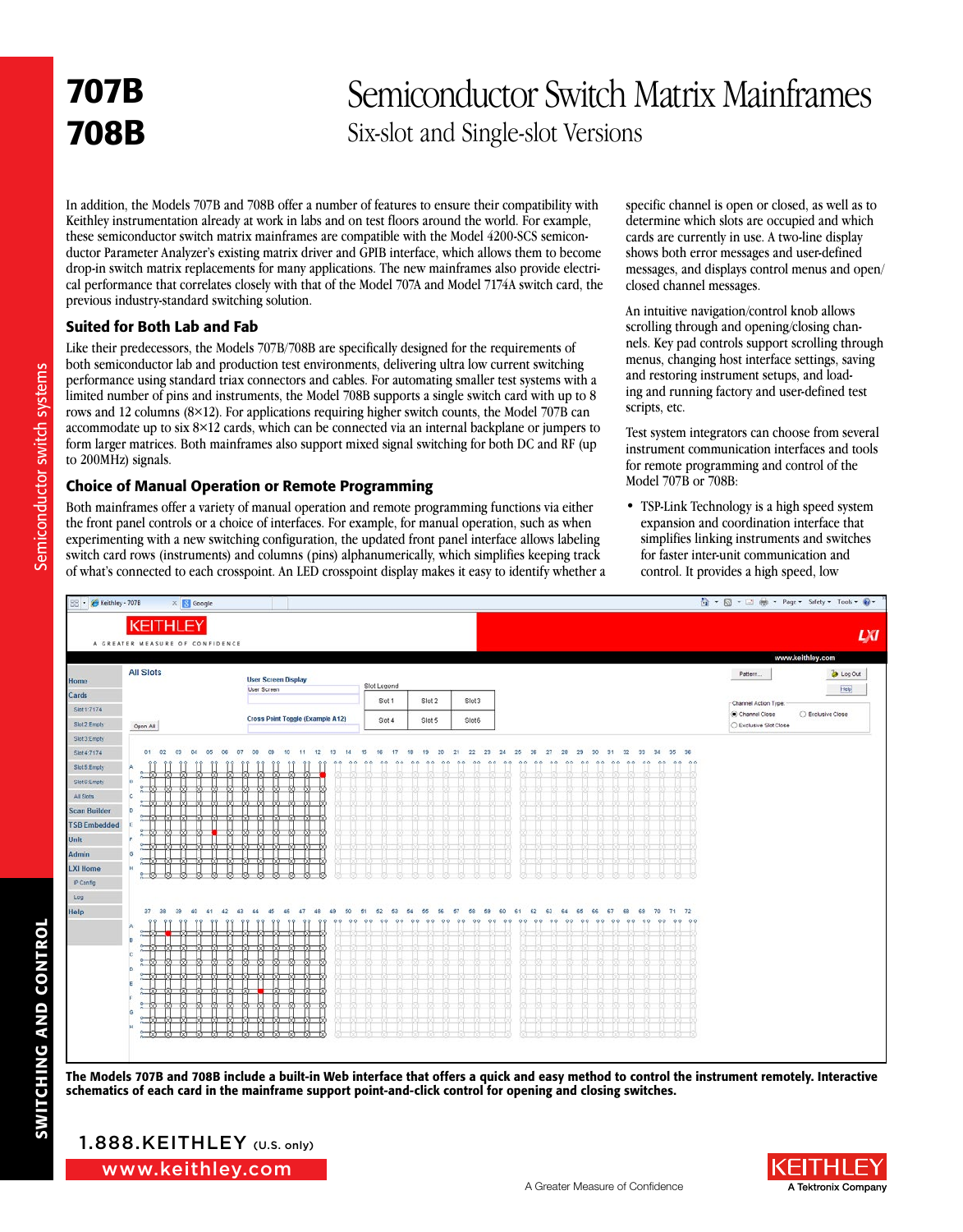### Semiconductor Switch Matrix Mainframes Six-slot and Single-slot Versions

latency interface to other TSP (Test Script Processor)-based hardware, enabling simple multibox and multi-instrument software control, as well as simplified test system scaling as new requirements evolve.

- With TSP-Link, there's no need to add external triggers and remote communication cables to individual units because all TSP-Link connected devices can be controlled from a single master unit. Up to 16 Model 707B/708B chassis can be linked together to form a larger switching matrix using TSP-Link. Each mainframe has two TSP-Link connectors to facilitate chaining instruments together. They can also be used to connect Model 707B/708B semiconductor switch matrix mainframes to other TSP-Link enabled instruments, such as Keithley's Series 2600B System SourceMeter® SMU instruments. Every piece of instrumentation connected via TSP-Link can be controlled by a single master unit, just as though they were all housed in the same chassis.
- Like all instruments compliant with the LXI (LAN eXtensions for Instrumentation) standard, the Models 707B and 708B have a built-in switch control Web page that is accessible via any standard Web browser. In conjunction with a 10/100M Base-T Ethernet connection and LAN-based triggering, this Web interface offers a quick and easy method to program switching patterns. Interactive schematics of each card in the mainframe support point-and-click control for opening and closing switches. A scan list builder is provided to guide users through the requirements of a scan list (such as trigger and looping definitions) for more advanced applications. The Web page's point-and-click design provides easy switch system control, as well as basic switch system troubleshooting and diagnostics capabilities.
- TSB (Test Script Builder) Embedded is an application with a reduced feature set that resides in the mainframe and can be accessed through its web page. Like the full Test Script Builder programming tool, it offers script-building functions and can be used to run example scripts provided with the mainframe. It also includes a command line interface that can be used to issue single-line ICL commands.
- For those replacing Keithley's earlier 707A/708A mainframes and who prefer to minimize the levels of changes to their test systems, the Models 707B and 708B offer a GPIB interface and 707A/708A DDC command emulation capabilities to simplify the migration process. These users can incorporate the "B" models into their test systems without making any changes to their legacy code or hardware interface. However, these users will not be able to take full advantage of many of the throughput gains that TSP control provides, such as the new GPIB interface that allows you to control additional GPIB-compatible instruments and systems.
- A rear panel Universal Serial Bus (USB) port allows a host computer to communicate with and control the 707B/708B over a USB interface.

### Optimized for Easy Integration with Series 2600B-Based Systems

The Models 707B and 708B are ideal companion products for systems that incorporate Series 2600B instrumentation, such as Keithley's ACS and S530 integrated test systems. These mainframes share the same TSP, Lua scripting language, and TSP-Link interface as the Series 2600B and support an ultra low current switch matrix (the Model 7174A) that complements the Model 2636B's low current sensitivity. The Models 707B/708B offer test system builders a switch matrix that is fast, scriptable, and works seamlessly with all Series 2600B models.

In common with Series 2600B SMU instruments, the Models 707B/708B provide system builders with the advantages of the Keithley Test Script Builder (TSB) Integrated Development Environment (IDE). TSB IDE is a programming tool provided on the CD that accompanies each mainframe. It can be used to create, modify, debug, and store TSP scripts. It provides a project/file manager window to store and organize test scripts, a text-sensitive program editor (like Visual Basic) to create and modify test TSP code, and an immediate instrument control window to send GPIB commands and receive data from the instrument. The immediate window allows viewing the output of a given test script and simplifies debugging.

### Advantages of TSP® Technology for Switch Throughput

The test script processor (TSP) technology embedded in these upgraded mainframes allows for distributed processing and control rather than relying exclusively on a central PC to direct their operation, increasing test speed and lowering overall test cost. The TSP is a full-featured test sequence engine that allows unprecedented control of the test sequence. In addition to responding to individual ICL commands, it can store a user-defined test script or sequence in memory and execute it on command, which limits the set-up and configuration time for each step in the test sequence and increases throughput by decreasing communication time.

Test scripts are complete test programs based on Lua, an easy-touse but highly efficient and compact scripting language. Because test scripts can contain any sequence of routines that are executable by conventional programming languages (including decisionmaking algorithms and control of the digital I/O), the mainframe can manage the operation of entire tests without sending readings back to a PC for use in decision making. The TSP can even access the mainframe's 14-bit digital I/O on the fly, increasing throughput by allowing instrument and binning equipment such as handlers to run without PC interference. This eliminates delays due to GPIB traffic congestion and greatly improves overall test times.

TSP control allows individual switches and instruments or groups of them to operate autonomously, often eliminating the need for a high-level PC system controller altogether. This same proven TSP technology has already been successfully incorporated into Keithley's innovative Series 2600B System SourceMeter SMU instruments and Series 3700A Multimeter/Switch System.

www.keithley.com 1.888.KEITHLEY (U.S. only)